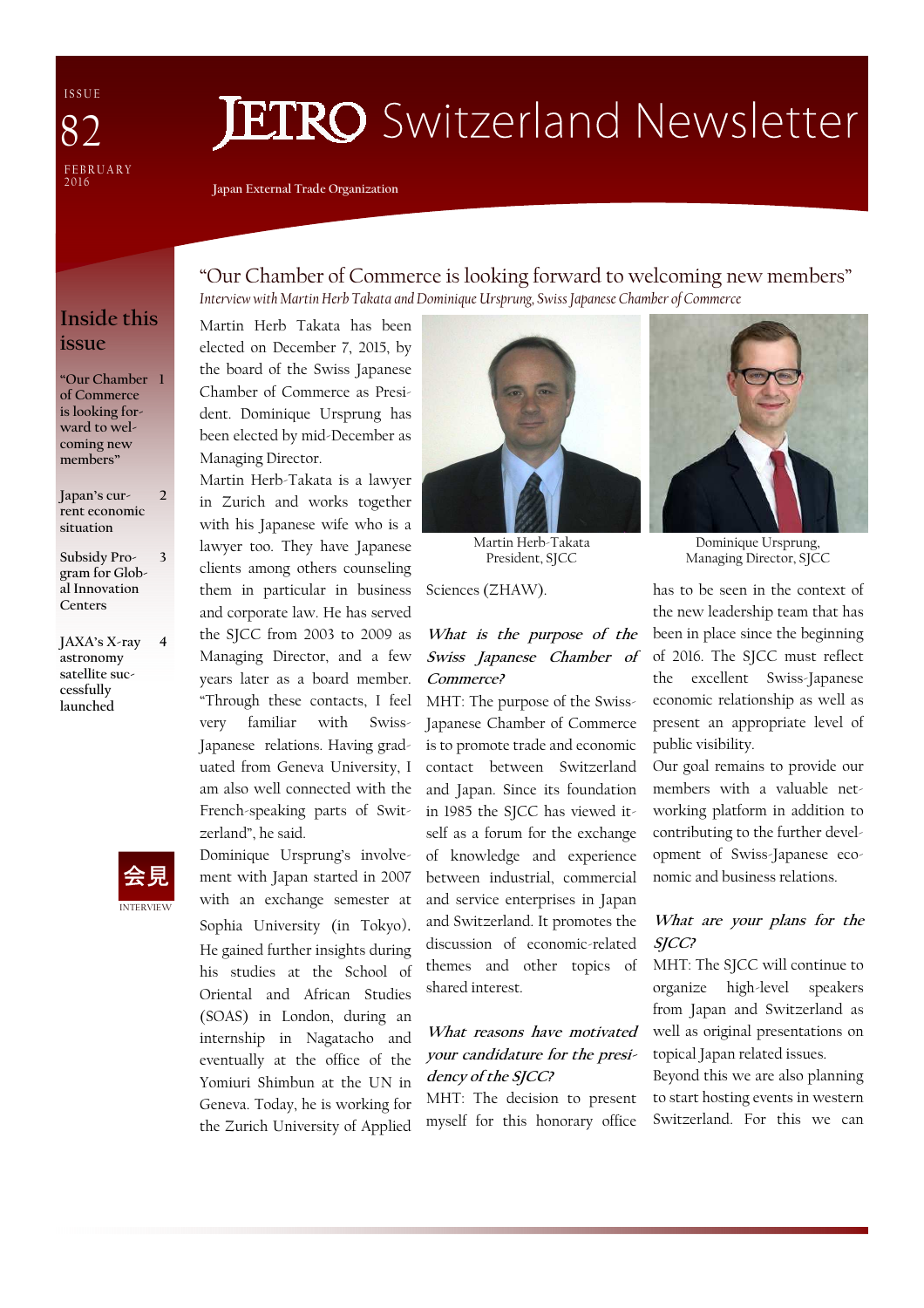# "Our Chamber of Commerce is looking forward to welcoming new members"

*Interview with Martin Herb Takata and Dominique Ursprung, Swiss Japanese Chamber of Commerce* 

INTERVIEW 会見 count on the support of our newly elected Vice-President and Treasurer Dr. Wieland Noetzold from Sunstar, based in the Canton of Vaud.

Last but not least the SJCC will continue its significant support for the Scholarship fund, which enables young professionals to benefit from a year's experience in Japan.

### **What will be the main activities carried out by the SJCC in 2016?**

DU: Our next event is on 15 March with NZZ Journalist Werner Enz, who will present an assessment of Japan's economic situation and Prime Minister Shinzo Abe's reform agenda.

Then, on 10 May, we are very much looking forward to a presentation by Mr. Yoshinori Nakata, Deputy

Director-General, Financial Markets Department, Bank of Japan. Besides these events, we also support projects from SJCC members by publishing them on our webpage, such as the young Japanese Film Festival "Ginmaku".

#### **What do you think about Japan's economic situation?**

MHT: Japan has a high living standard and an innovative business environment reflecting the strength of its economy. It will successfully tackle the challenges that all countries are now facing. We want to underline the difference between the actual experience in Japan and the news about Japan abroad.

**What in your opinion are the** 

### **most attractive sectors of the Japanese economy for Swiss companies?**

MHT: As the third largest economy in the world, Japan has many sectors that are attractive to Swiss companies, such as, for example, life sciences, machinery and the food industry. We particularly encourage Swiss SME to develop business in Japan too.

### **How can one become a member of SJCC?**

DU: Our Chamber of Commerce looks forward to welcoming new members, either as individuals or with a company membership. Further details can be found on www.sjcc.ch.

# Japan's current economic situation

動向

**SITUATION** 

According to the Bank of Japan's Outlook for Economic Activity and Prices (January 2016), "Japan's economy has continued to recover moderately, although exports and production have been affected by the slowdown in emerging economies".

Japan's GDP grew 0.4% in 2015, up 1.0% in the first quarter and up 0.3% in the third quarter, but down 0.3% in the second quarter and down 0.4% in the last quarter. Whereas Japan's exports increased in 2015 (+3.5%), they declined by the end of the year (since October). In January 2016, Japan's exports

continued to decreased 12.6%. The demand declined mostly in Asia (-17.8%), but also in North America  $(-6.4\%)$  and in Western Europe  $(-3.8\%)$ .

The domestic demand also shows some weaknesses. The average of monthly consumption expenditures per household for December 2015 was 318,254 yen, down 4.4% in real terms from the previous year. However, the consumer price index for Japan in December 2015 was 103.5 (2010=100), up 0.2% over the year. The seasonally adjusted unemployment rate remains very low: 3.3% in December 2015.

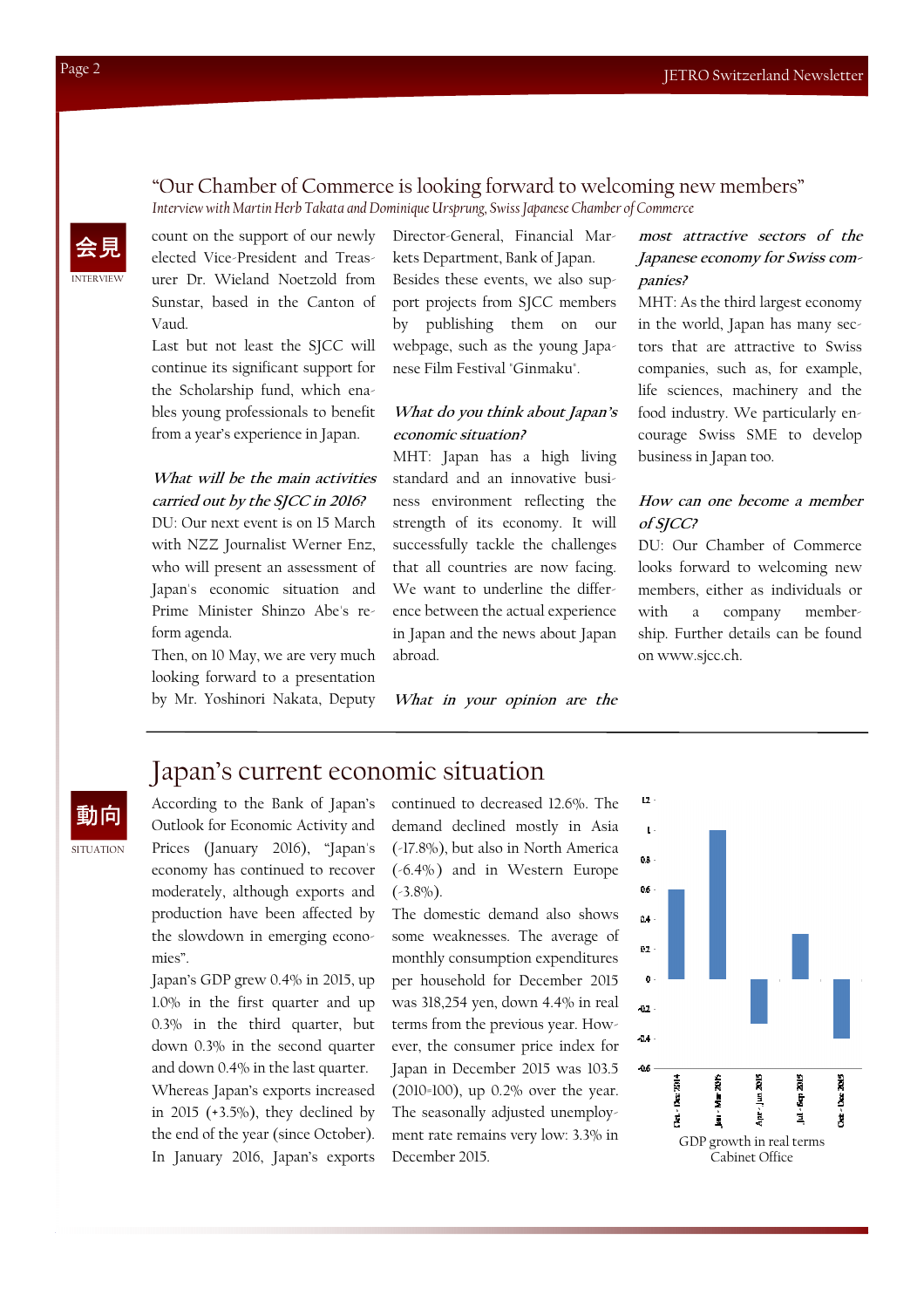# Subsidy Program for Global Innovation Centers

JETRO will implement "Subsidy Program for Global Innovation Centers".

The aim of this program is to draw investments and excellent management resources from overseas by promoting location of high valueadded sections of overseas companies such as R&D facilities, and making Japan a high value-added hub and innovation base for global value chains.

#### **Subsidized projects**

Eligible projects for the subsidy shall be one of the followings:

- (1) Establishment of global innovation centers. It refers to establishment of R&D sites including the accompanied facilities such as manufacturing, sales or administration. However, the relocation and consolidation of existing sites in Japan are not eligible for the subsidy.
- (2) Experimental studies. It refers to experiments being conducted by a foreign company in collaboration with Japanese companies or organizations, such as research and data collection in order to achieve practical application of technologies, products and services in Japan, which are already being put to practical use, or are expected to have practical application in foreign countries, such as the country where the foreign company's headquarters is located.



(3) Feasibility studies (F/S) in Japan with respect to regenerative medicine or Internet of Things. It refers to activities such as market research conducted by a foreign company in collaboration with Japanese companies or organizations, in order to achieve practical application of technologies, products and services in Japan, which are already being put to practical use, or are expected to have practical application, in foreign countries, such as the country where the foreign company's headquarters is located.

#### **Submission of application**

Application forms shall be submitted to the following address by mail or in person. Fax or email is not allowed.

Support Program for Global Innovation Centers, Invest Japan Division, Invest Japan Department, Japan External Trade Organization

(JETRO) 6th Floor, Ark Mori Building, 12-32 Akasaka 1-Chome, Minato-ku, Tokyo 107-6006, Japan Tel: 03-3582-5234.

If delivering the documents in person, please visit the General Information Desk on the  $6<sup>th</sup>$  floor.

Several screenings are scheduled through the middle of September 2016. The deadline for the first public offering is Thursday, March 10, 2016; for the second, Friday May 13, 2016; for the third Friday July 8, 2016; for the fourth, Friday September 9, 2016.

For further information about application guidelines and submission of application forms, please download the documents from the following Websites:

- (in English) https:// www.jetro.go.jp/en/invest/ incentive\_programs/info.html
- (In Japanese) https:// www.jetro.go.jp/invest/ support/info.html